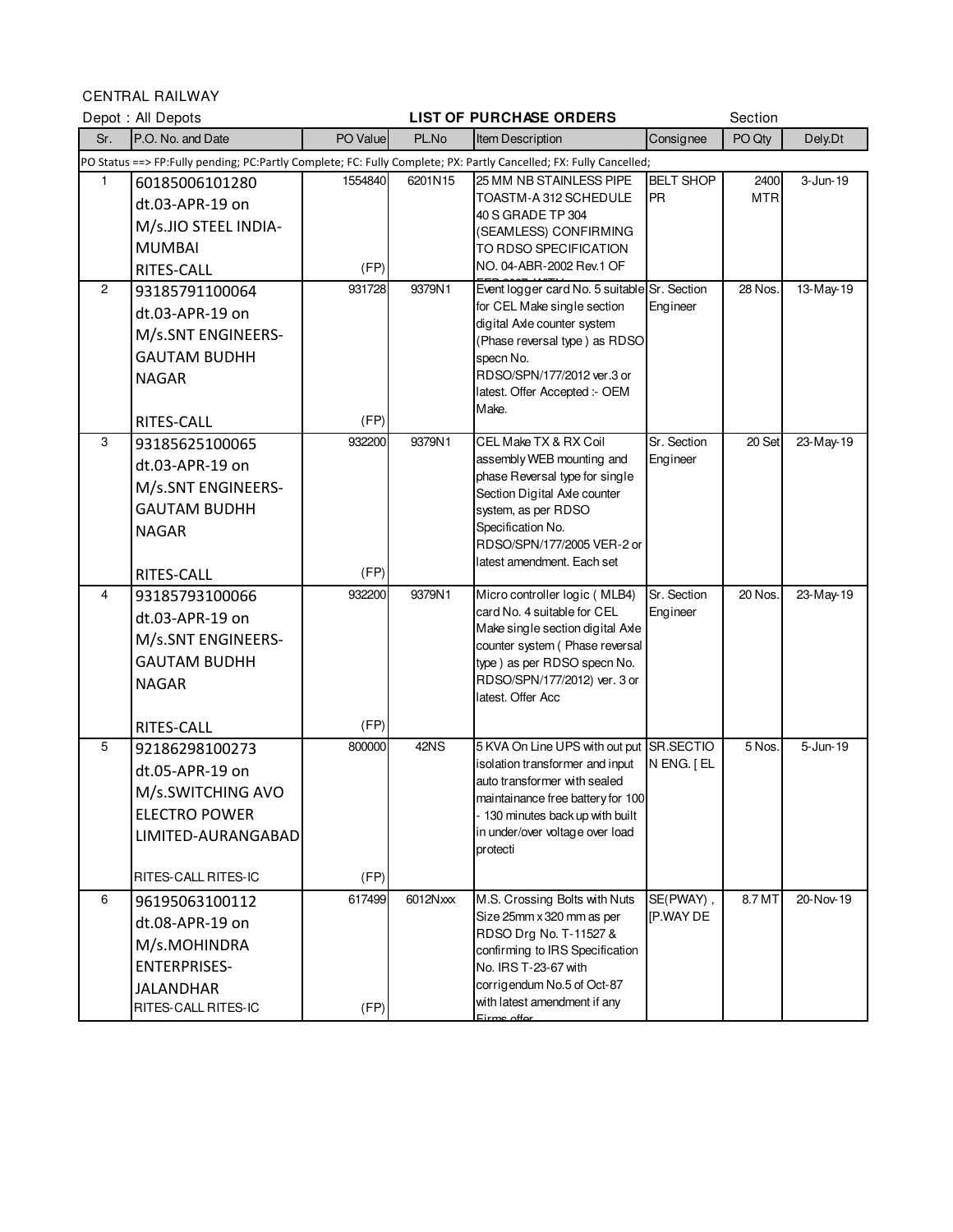| $\overline{7}$ | 92195132100292            | 554240  | 5298NS01 | Rechargeable battery suitable                                 | TCI (HF)    | 160 Nos.      | 17-May-19 |
|----------------|---------------------------|---------|----------|---------------------------------------------------------------|-------------|---------------|-----------|
|                | dt.17-APR-19 on           |         |          | for 5 watt VHF set of Motorola                                | CLA         |               |           |
|                |                           |         |          | Model GP 328 as per RDSO                                      |             |               |           |
|                | M/s.SANCHAR               |         |          | specification                                                 |             |               |           |
|                | <b>COMMUNICATION</b>      |         |          | RDSO/SPN/TC/107/2018 Rev.                                     |             |               |           |
|                | SYSTEMS-NEW DELHI         |         |          | 0.0 or later. MAKE: SANCHAR                                   |             |               |           |
|                | RITES-CALL RITES-IC       | (FP)    | 5298NS02 | : Rechargeable battery suitable                               |             |               |           |
|                |                           |         |          | for 5 watt VHF set of make<br>Kenwood, model no.TK-2107 as    |             |               |           |
|                |                           |         |          | per RDSO specification                                        |             |               |           |
|                |                           |         |          | RDSO/SPN/TC/107/2018 Rev.                                     |             |               |           |
|                |                           |         |          | 0.0 or later. MAKE: SANCHAR                                   | TCI(HF)     |               |           |
|                |                           |         |          |                                                               | <b>CLA</b>  | 200 Nos       | 17-May-19 |
|                |                           |         | 5298NS03 | Rechargeable Battery suitable                                 |             |               |           |
|                |                           |         |          | for 5 watts VHF set of make                                   |             |               |           |
|                |                           |         |          | Sanchar, model No.STC-700 as                                  |             |               |           |
|                |                           |         |          | per RDSO specification                                        |             |               |           |
|                |                           |         |          | RDSO/SPN/TC/107/2018/Rev                                      |             |               |           |
|                |                           |         |          | 0.0 or later. MAKE: SANCHAR                                   | TCI (HF)    |               |           |
|                |                           |         |          |                                                               | <b>CLA</b>  | 190 Nos.      | 17-May-19 |
| 8              | 41185127101392            | 5543314 | 4201N16  | Indoor LED 18-20 W                                            | SR.SEC.EN   | 32455<br>Nos. | 31-Aug-19 |
|                | dt.17-APR-19 on           |         |          | Conforming to Specification<br>No.CEE/CR/LED/2016. The        | G. (EL.MAIN |               |           |
|                | M/s.AMIT INDIA NAME       |         |          | housing of the light fitting shall                            |             |               |           |
|                | <b>PLATES PRIVATE</b>     |         |          | be extruded with aluminium and                                |             |               |           |
|                | LIMITED-NEW DELHI         |         |          | plastic end plates with acrylic                               |             |               |           |
|                |                           |         |          | diffuser provides smooth light                                |             |               |           |
|                | RITES-CALL RITES-IC       | (FP)    |          |                                                               |             |               |           |
| 9              | 69195058100146            | 682273  | 2901N00  | SET OF ANTI VIBRATION                                         | SR.SEC.EN   | 20 Set        | 19-Aug-19 |
|                | dt.18-APR-19 on           |         |          | MOUNT (AVM) FOR M/s ELGIG.<br>MAKE UNDERSLUNG                 | (STORES)    |               |           |
|                | M/s.TRINITY HOUSE         |         |          | COMPRESSOR MODEL NO.                                          |             |               |           |
|                | (INDIA) PVT. LTD.-        |         |          | RR20100 OF WAG9/WAP7                                          |             |               |           |
|                | <b>MUMBAI</b>             |         |          | LOCOS. SET CONSISTS OF                                        |             |               |           |
|                | RITES-CALL                | (FP)    |          | (1) SOFT MOUNT ASSEMBLY<br>COMPRESSOR SIDE (ELGI              |             |               |           |
| 10             | 27183618101448            | 1410150 | 2901N00  | Filter Assly. for Traction Motor                              | SR.SEC.EN   | 17 Nos.       | 31-Dec-19 |
|                | dt.25-APR-19 on           |         |          | Ventilation as per CLW Specn.                                 | IG.         |               |           |
|                | M/s.VIKRANT               |         |          | No. CLW/MS/3/012, Part I, II, III,                            | (STORES)    |               |           |
|                | <b>ENGINEERING WORKS-</b> |         |          | Alt-5 or latest and CLW Drg.<br>No. 1209.11-135.122, Alt-2 or |             |               |           |
|                | <b>KOLKATA</b>            |         |          | latest, ABB Drg. No. IA 111-                                  |             |               |           |
|                | RITES-CALL RITES-IC       | (FP)    |          | 00002, Alt-4 or                                               |             |               |           |
| 11             | 91195139200166            | 846060  | 8390N01  | Mobile Storage Compactors.                                    | <b>DRM</b>  | 6 Nos.        | 10-Jun-19 |
|                |                           |         |          |                                                               | (PUNE) PA   |               |           |
|                | dt.01-APR-19 on           |         |          |                                                               |             |               |           |
|                | M/s.TWENTY FIRST          |         |          |                                                               |             |               |           |
|                | <b>CENTURY TECHNO</b>     |         |          |                                                               |             |               |           |
|                | PRODUCTS PRIVATE          |         |          |                                                               |             |               |           |
|                | LIMITED-INDORE            |         |          |                                                               |             |               |           |
|                | RITES-CALL RITES-IC       | (FP)    |          |                                                               |             |               |           |
|                |                           |         |          |                                                               |             |               |           |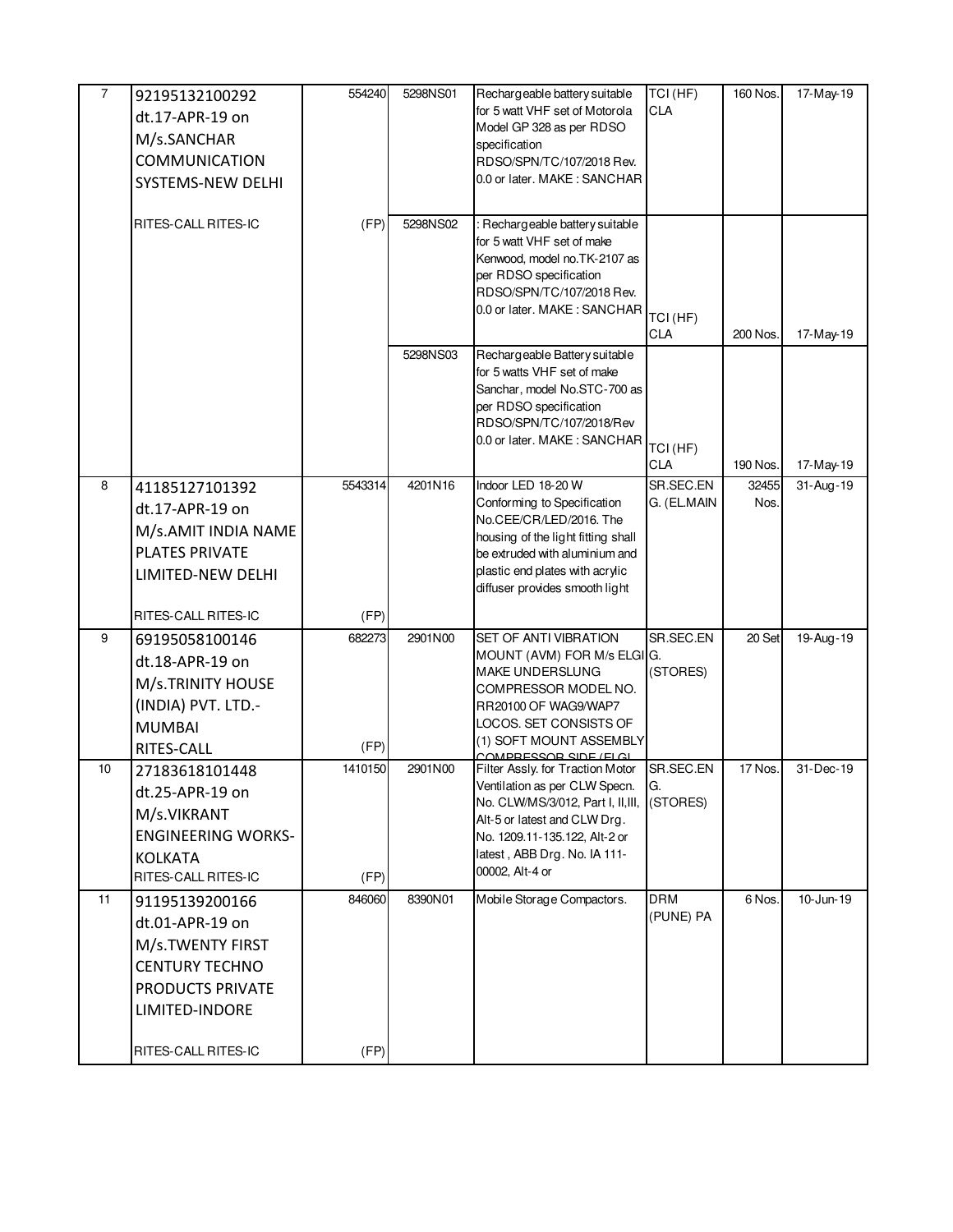| 12 | 96195067100109             | 556182  | 6012Nxxx | M.S. Crossing Bolts with Nuts                                      | SE(PWAY),                         | 7.6 MT    | 15-Dec-19     |
|----|----------------------------|---------|----------|--------------------------------------------------------------------|-----------------------------------|-----------|---------------|
|    | dt.08-APR-19 on            |         |          | Size 25mm x 360 mm as per                                          | [P.WAY DE                         |           |               |
|    | M/s.MOHINDRA               |         |          | RDSO Drg No. T-11531 &                                             |                                   |           |               |
|    | <b>ENTERPRISES-</b>        |         |          | confirming to IRS Specification<br>No IRS T-23-67 with             |                                   |           |               |
|    | <b>JALANDHAR</b>           |         |          | corrigendum No.5 of Oct-87                                         |                                   |           |               |
|    | RITES-CALL RITES-IC        | (FP)    |          | with latest amendment if any                                       |                                   |           |               |
| 13 | 96195065100110             | 599230  | 6012Nxx  | Firme offer<br>M.S. Crossing Bolts with Nuts                       | SE(PWAY),                         | 8.2 MT    | 15-Dec-19     |
|    | dt.08-APR-19 on            |         |          | Size 25mm x 340 mm as per                                          | [P.WAY DE                         |           |               |
|    | M/s.MOHINDRA               |         |          | RDSO Drg No T-11529 &                                              |                                   |           |               |
|    | <b>ENTERPRISES-</b>        |         |          | confirming to IRS Specification<br>No. IRS T-23-67 with            |                                   |           |               |
|    | <b>JALANDHAR</b>           |         |          | Corrigendum No.5 of Oct-87                                         |                                   |           |               |
|    | RITES-CALL RITES-IC        | (FP)    |          | with latest amendment if any.                                      |                                   |           |               |
| 14 | 83185077101319             | 3666700 | 8201N35  | Firme offer<br>Advanced colour Doppler                             | <b>MD BY</b>                      | 1 Nos.    | 25-Aug-19     |
|    |                            |         |          | machine Radiology Department.                                      |                                   |           |               |
|    | dt.08-APR-19 on            |         |          | <b>MAKE - PHILLIPS</b>                                             |                                   |           |               |
|    | M/s.PHILIPS INDIA          |         |          | GST.HSN.CODE -90181200                                             |                                   |           |               |
|    | LIMITED-DELHI              |         |          |                                                                    |                                   |           |               |
|    | RITES-CALL RITES-IC        | (FP)    |          |                                                                    | <b>SENIOR</b>                     |           |               |
| 15 | 96195077100122             | 1995000 | 6125N23  | Clean silica sand free from clay,<br>loam, mica and other foreign  | <b>SECTION</b>                    | 500 MT    | 3-Sep-19      |
|    | dt.12-APR-19 on            |         |          | materials as per specification                                     | <b>ENGI</b>                       |           |               |
|    | M/s.DAY AND NIGHT          |         |          | no. AAR M-916-51 packed in 10                                      |                                   |           |               |
|    | ENERGY-                    |         |          | Kg water proof polythene bags.                                     |                                   |           |               |
|    | <b>GANDHINAGAR</b>         |         |          | Supplier has to deliver 125 MT<br>of sand at Dau                   |                                   |           |               |
|    | RITES-CALL                 | (FP)    |          |                                                                    |                                   |           |               |
| 16 | 96195086100124             | 659148  | 30XXN11  | Lube oil 15W40 CI4+ suitable                                       | <b>SENIOR</b>                     | 5880 LTR  | $11 - Jun-19$ |
|    | dt.12-APR-19 on            |         |          | for 1600 HP DEMU Engine<br>(Cummins QSK50L). Make-                 | <b>SECTION</b><br><b>ENGI</b>     |           |               |
|    | M/s.HINDUSTAN              |         |          | <b>IOCL or HPCL or BPCL or</b>                                     |                                   |           |               |
|    | PETROLEUM                  |         |          | Valvoline Cummins only. Only                                       |                                   |           |               |
|    | <b>CORPORATION LIMITED</b> |         |          | OEM or authorized dealer can                                       |                                   |           |               |
|    | <b>MUMBAI</b>              |         |          | participate. Firms offer<br>MAKE/BRAND-HPM                         |                                   |           |               |
|    | RITES-CALL                 | (FP)    |          |                                                                    |                                   |           |               |
| 17 | 92195079100289             | 1106427 | 73XXN001 | Non Flammable green bio                                            | JR.                               | 2850 LTR  | 30-Sep-19     |
|    | dt.17-APR-19 on            |         |          | product for odour control in<br>portable toilets/Bio toilet, Make- | <b>ENGINEER</b><br><b>COACHIN</b> |           |               |
|    | M/s.PARK AND               |         |          | <b>BIOSOL PORTAKLEEN.</b>                                          |                                   |           |               |
|    | COMPANY-MUMBAI             |         |          | (Accepted offer for Make/Brand                                     |                                   |           |               |
|    |                            |         |          | FIKI E-17). Firm to submit Test                                    |                                   |           |               |
|    | RITES-CALL RITES-IC        | (FX)    |          | Certificate for supplies fro                                       |                                   |           |               |
| 18 | 92186839100297             | 2064808 | 4219N1   | Multipurpose tri color LED torch TE, [RS] BB                       |                                   | 2909 Nos. | 23-Sep-19     |
|    | dt.18-APR-19 on            |         |          | as per specification attached. (<br><b>PLEASE READ</b>             | VT                                |           |               |
|    | M/s.NEENU TECH             |         |          | SPECIFICATION CAREFULLY                                            |                                   |           |               |
|    | PRIVATE LIMITED-NEW        |         |          | ) Make- RAILTRONIC model                                           |                                   |           |               |
|    | <b>DELHI</b>               |         |          | MPT-14 or similar. (Warranty                                       |                                   |           |               |
|    | RITES-CALL RITES-IC        | (FP)    |          | period: 24 to 30 Months).                                          |                                   |           |               |
| 19 | 27185042101426             | 4189000 | 2901N79  | IGBT based 3 x 130 KVA                                             | SR.SEC.EN                         | 1 Set     | 25-Jan-20     |
|    | dt.23-APR-19 on            |         |          | auxiliary converter for 3-phase                                    | G.                                |           |               |
|    | M/s.CG POWER AND           |         |          | electric locomotives as per CLW (STORES)<br>Specn. No.             |                                   |           |               |
|    | <b>INDUSTRIAL</b>          |         |          | CLW/ES/3/IGBT/0485/D or                                            |                                   |           |               |
|    | <b>SOLUTIONS LIMITED-</b>  |         |          | latest. Firms Accepted Offer:                                      |                                   |           |               |
|    | CHENNAI.                   |         |          | IGBT based 3 X 130 KVA                                             |                                   |           |               |
|    |                            |         |          | Auxiliary Converter for 3                                          |                                   |           |               |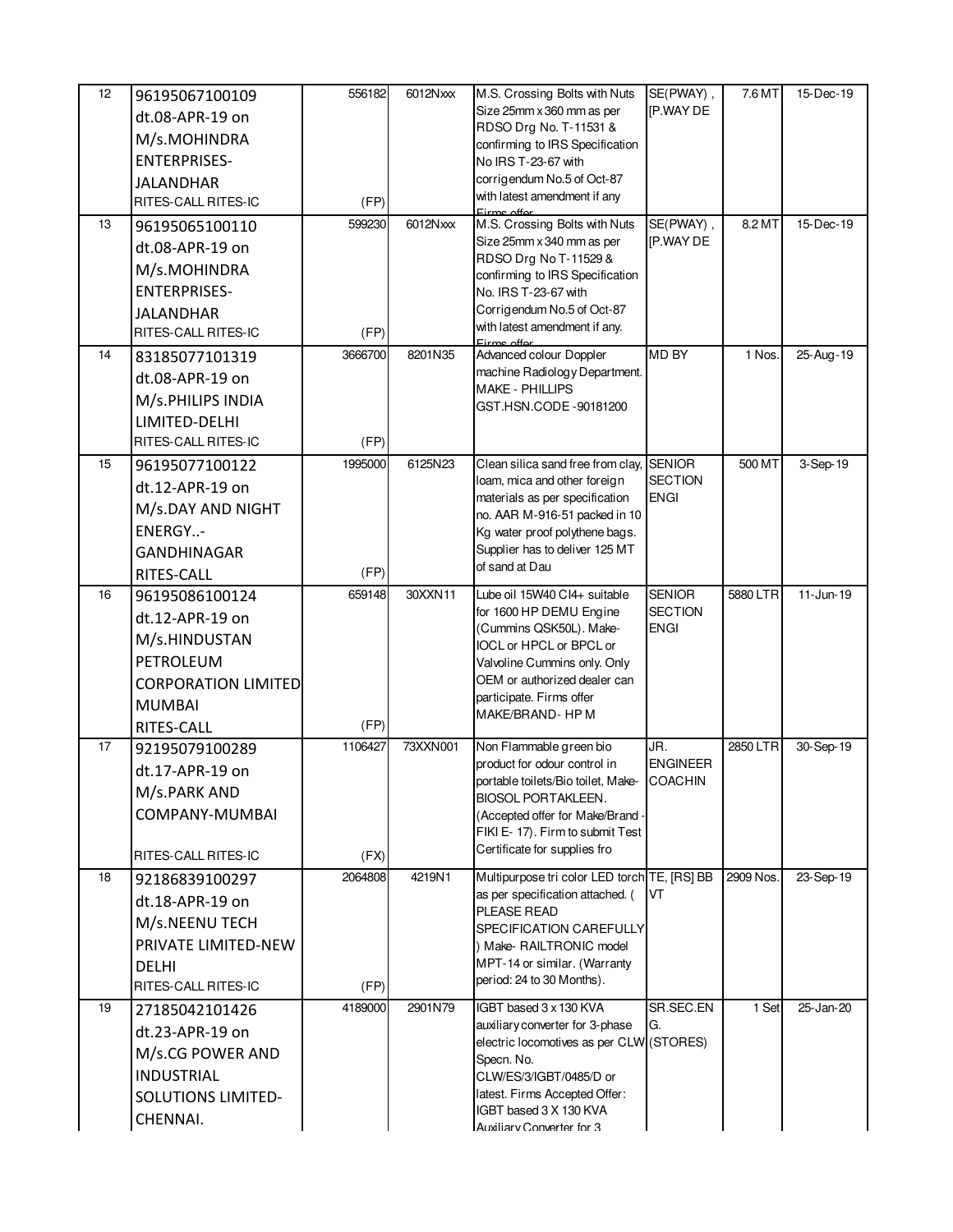|    | RITES-CALL                 | (FP)    |          | $\sim$ $\sim$ $\sim$ $\sim$ $\sim$                        |                    |          |           |
|----|----------------------------|---------|----------|-----------------------------------------------------------|--------------------|----------|-----------|
| 20 | 96185752100149             | 904185  | 6025NXX  | GPS base tracking devices with SE(PWAY),                  |                    | 355 Nos. | 29-May-19 |
|    | dt.29-APR-19 on            |         |          | pre-installed SIM for monitoring [P.WAY DE                |                    |          |           |
|    | M/s.DCYGNUS                |         |          | of track patrolling gang with<br>mapping customisation in |                    |          |           |
|    | <b>AUTOMATES PRIVATE</b>   |         |          | software installation android                             |                    |          |           |
|    | LIMITED-NASHIK.            |         |          | AAP generation and related                                |                    |          |           |
|    |                            |         |          | assistance including AM                                   |                    |          |           |
|    | RITES-CALL                 | (FX)    |          |                                                           |                    |          |           |
| 21 | 56186157100274             | 567000  | 25XXNS   | SET OF HIGHER CAPACITY                                    | CWM(ELW)           | 1 Set    | 31-Jul-19 |
|    | dt.03-APR-19 on            |         |          | CTF-1,2 AND 3 OF 1500 AMP                                 | <b>BSL</b>         |          |           |
|    | M/s.SUGAN                  |         |          | FOR WAG-5/WAG-7<br>LOCOS.ONE SET CONSISTS                 |                    |          |           |
|    | <b>ENGINEERING PRIVATE</b> |         |          | OF 03 ITEMS 03 NOS.AS PER                                 |                    |          |           |
|    | LIMITED-HOWRAH             |         |          | ANNEXURE ATTACHED.SET                                     |                    |          |           |
|    |                            |         |          | CONFIRMING TO CLW                                         |                    |          |           |
|    | RITES-CALL RITES-IC        | (FP)    |          | SPECN.NO.4TTS.101.005 (A)<br>ALT-8.(TO BE PROCURE         |                    |          |           |
| 22 | 95186187100164             | 2393040 | 7879NS00 | Abrasive Rail Cutter to RDSO                              | SE(PWAY),          | 26 Nos.  | 31-Jul-19 |
|    | dt.05-APR-19 on            |         |          | Specification No. TM/SM/1,                                | [STORES]           |          |           |
|    | M/s.BALAJI SALES           |         |          | Rev. 01 of 2012. Accepted<br>Make/Brand :- Balaji Sales   |                    |          |           |
|    | AGENCY-MUMBAI              |         |          | Agency.                                                   |                    |          |           |
|    | RITES-CALL RITES-IC        | (FP)    |          |                                                           |                    |          |           |
| 23 | 96195064100111             | 650384  | 6012Nxx  | M.S. Crossing Bolts with nuts                             | SE(PWAY),          | 8.9 MT   | 31-Oct-19 |
|    | dt.08-APR-19 on            |         |          | Size 25 mm x 330 mm as per                                | [P.WAY DE          |          |           |
|    | M/s.MOHINDRA               |         |          | RDSO Drg No T-11528 &<br>confirming to IRS Specification  |                    |          |           |
|    | <b>ENTERPRISES-</b>        |         |          | No. IRS T-23-67 with                                      |                    |          |           |
|    | <b>JALANDHAR</b>           |         |          | corrigendum No.5 of Oct-87                                |                    |          |           |
|    | RITES-CALL RITES-IC        | (FP)    |          | with latest amendment if any<br>Firme offer               |                    |          |           |
| 24 | 43181308101333             | 4867002 | 4501N49  | BATTERY BOXES 110 VOLTS                                   | <b>STRUCTUR</b>    | 96 Nos.  | 10-Jul-19 |
|    | dt.10-APR-19 on            |         |          | DC SYSTEM, TO ICF DRG.                                    | AL SHOP PR         |          |           |
|    | M/s.DYNAMIC                |         |          | NO. ICF/SK/7-1-306 ALT-V<br>WITHOUT FRP TRAY.             |                    |          |           |
|    | <b>ENGINEERS-INDORE</b>    |         |          |                                                           |                    |          |           |
|    |                            |         |          |                                                           |                    |          |           |
|    | RITES-CALL RITES-IC        | (FP)    |          |                                                           | <b>STRUCTUR</b>    | 96 Nos.  | 10-Oct-19 |
|    |                            |         |          |                                                           | AL SHOP PR         |          |           |
|    |                            |         |          |                                                           | <b>STRUCTUR</b>    | 96 Nos.  | 10-Jan-20 |
|    |                            |         |          |                                                           | AL SHOP PR         |          |           |
|    |                            |         |          |                                                           | STRUCTUR           | 26 Nos.  | 31-Mar-20 |
|    |                            |         |          |                                                           | AL SHOP PR         |          |           |
| 25 | 48195005100326             | 955206  | 30NSN01  | <b>STRIP AS PER DRG</b>                                   | STRUCTUR 2280 Nos. |          | 12-Oct-19 |
|    | dt.13-APR-19 on            |         |          | NO.JT/SK-2161 ITEM NO.12.                                 | AL SHOP PR         |          |           |
|    | M/s.SHASWAT STEEL          |         |          | NOTE:-1) ALL SURFACE                                      |                    |          |           |
|    | <b>WORKS PRIVATE</b>       |         |          | SHALL BE CLEANED BY GRIT<br><b>BLASTING AND FINISHED</b>  |                    |          |           |
|    | LIMITED-MUMBAI             |         |          | <b>COMPONENT TO BE</b>                                    |                    |          |           |
|    |                            |         |          | APPLIED WITH ONE COAT                                     |                    |          |           |
|    | RITES-CALL                 | (FX)    |          | OF RED OXIDE ZINC                                         |                    |          |           |
| 26 | 43181308101366             | 766290  | 4501N49  | CHROMATE TO IS: 2074<br>BATTERY BOXES 110 VOLTS           | <b>STRUCTUR</b>    | 50 Nos.  | 31-Jul-19 |
|    | dt.15-APR-19 on            |         |          | DC SYSTEM, TO ICF DRG.                                    | AL SHOP PR         |          |           |
|    | M/s.A.C.INDUSTRIES-        |         |          | NO. ICF/SK/7-1-306 ALT-V                                  |                    |          |           |
|    | SHYAMNAGAR                 |         |          | WITHOUT FRP TRAY.                                         |                    |          |           |
|    |                            |         |          |                                                           |                    |          |           |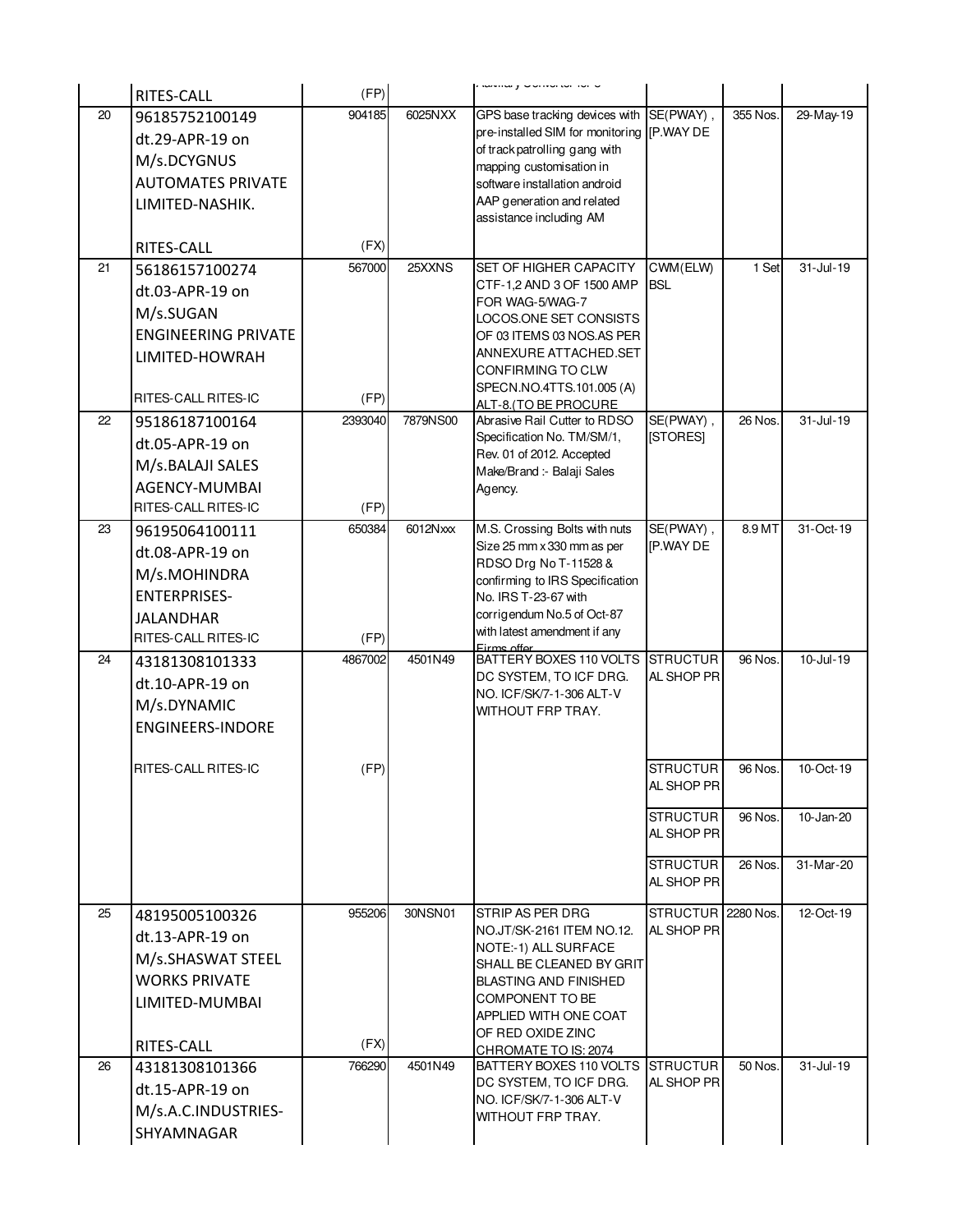|    | RITES-CALL                    | (FP)    |          |                                                            |                  |         |           |
|----|-------------------------------|---------|----------|------------------------------------------------------------|------------------|---------|-----------|
| 27 | 92195077100298                | 1884327 | 73XXN123 | Requirement of Disposables                                 | <b>JR.ENGINE</b> | 764743  | 18-May-19 |
|    | dt.18-APR-19 on               |         |          | Hand Towels. Size 30x 40.                                  | <b>ER</b>        | Nos.    |           |
|    | M/s.SABOO                     |         |          | Specifications as per Annexure<br>attached.                | <b>COACHING</b>  |         |           |
|    | <b>DECOPRIDE PRIVATE</b>      |         |          |                                                            |                  |         |           |
|    | LIMITED-NAGPUR                |         |          |                                                            |                  |         |           |
|    |                               |         |          |                                                            |                  |         |           |
|    | RITES-CALL                    | (FX)    |          |                                                            |                  |         |           |
| 28 | 91185850100209                | 584100  | 56XXN1   | Supply of 24 fibre armoured                                | <b>SIGNAL</b>    | 6 KM    | 30-Oct-19 |
|    | dt.22-APR-19 on               |         |          | optical fibre cable as per RDSO INSPECTOR                  |                  |         |           |
|    | M/s.TELEPHONE                 |         |          | specification No. IRS-TC-<br>/55/2006 rev-1 with amendment | PA               |         |           |
|    | <b>ELECTRONIC</b>             |         |          | No. 3. NOTE:- Material is                                  |                  |         |           |
|    | <b>CORPORATION-</b>           |         |          | exclusively reserved to procure                            |                  |         |           |
|    | <b>MUMBAI</b>                 |         |          | from RDSO approved vendors                                 |                  |         |           |
|    | RITES-CALL                    | (FP)    |          |                                                            |                  |         |           |
| 29 | 93185978100068                | 849450  | 9379N1   | Hand Lever Box with Pull Rod to SE(PWAY),                  |                  | 100 Set | 24-Mar-20 |
|    | dt.24-APR-19 on               |         |          | RDSO Drg. No. MA-3040 Form STORES                          |                  |         |           |
|    | M/s.CHANDRA                   |         |          | RDSO Approved firm. OFFER<br>ACCEPTED :- OWN MAKE.         |                  |         |           |
|    | <b>INDUSTRIAL WORKS-</b>      |         |          |                                                            |                  |         |           |
|    | <b>HOWRAH</b>                 |         |          |                                                            |                  |         |           |
|    | RITES-CALL                    | (FP)    |          |                                                            |                  |         |           |
| 30 | 41195040701433                | 1663800 | 4690N001 | Short Neutral Section Assembly Sr. Section                 |                  | 2 Set   | 24-Aug-19 |
|    | dt.24-APR-19 on               |         |          | (Phase Break) as per RDSO                                  | Engineer         |         |           |
|    | M/s.PCMM/CORE,                |         |          | Specification No.<br>TI/SPC/OHE/SNS/0000 Rev.1             |                  |         |           |
|    | ALLAHABAD                     |         |          | with A&C Slip No. 1 (Suitable                              |                  |         |           |
|    | RITES-CALL                    | (FP)    |          | for 19/2.10 mm, 65 sq.mm                                   |                  |         |           |
| 31 | 56186337100261                | 695610  | 25XXNS   | AXLE BOX BEARING CRU-                                      | <b>WHEEL</b>     | 18 Set  | 3-Oct-19  |
|    | dt.01-APR-19 on               |         |          | 150 FOR WAP-7/WAG-9 LOCO SETS AC                           |                  |         |           |
|    | M/s.NATIONAL                  |         |          | AS PER SKF NO BC2-0067A                                    | LOCO W           |         |           |
|    | <b>ENGINEERING</b>            |         |          | OF M/S SKF GERMANY OR<br>SKF NO BC2-0067D/W33 OF           |                  |         |           |
|    | <b>INDUSTRIES LTD.-</b>       |         |          | M/S SKF INDIA OR RB 5080                                   |                  |         |           |
|    | <b>JAIPUR</b>                 |         |          | OF M/S NEI, JAIPURE OR F-                                  |                  |         |           |
|    | RITES-CALL RITES-IC           | (FP)    |          | 807259.02.ZLOF                                             |                  |         |           |
| 32 | 27185055101273                | 7308000 | 2500N01  | SCHAEFFLER INDIA<br>SET OF BRAKE LEVER FOR                 | SR.SEC.EN        | 40 Set  | 31-Dec-19 |
|    | dt.01-APR-19 on               |         |          | M/s KBIL OR M/s FTIL MAKE                                  | G.               |         |           |
|    | M/s.KNORR-BREMSE              |         |          | TBU/PBU OF WAG9/WAG9H                                      | (STORES)         |         |           |
|    | <b>INDIA PVT. LTD.-</b>       |         |          | LOCO CONSISTING OF 04                                      |                  |         |           |
|    |                               |         |          | ITEMS 24 NOs. AS PER<br><b>RDSO MODIFICATION</b>           |                  |         |           |
|    | PALWAL<br>RITES-CALL RITES-IC | (FP)    |          | SHEET No.                                                  |                  |         |           |
| 33 |                               | 4663988 | 8201N35  | RDSO/2016/EL/MS/0455 REV.<br>Multipara Monitoring with     | <b>MD BY</b>     | 1 Nos.  | 5-Aug-19  |
|    | 83185062101288                |         |          | Central Wi-Fi Station                                      |                  |         |           |
|    | dt.03-APR-19 on               |         |          | Module(16 Nos. Monitors) for                               |                  |         |           |
|    | M/s.SCHILLER                  |         |          | Post Operative Unit of Central                             |                  |         |           |
|    | HEALTHCARE INDIA              |         |          | Railway Hospital Byculla.<br>Material Required as per      |                  |         |           |
|    | PRIVATE LIMITED-              |         |          | Specification Attached.                                    |                  |         |           |
|    | <b>MUMBAI</b>                 |         |          | MAKE/BRAND. Gu                                             |                  |         |           |
|    | RITES-CALL RITES-IC           | (FP)    |          |                                                            |                  |         |           |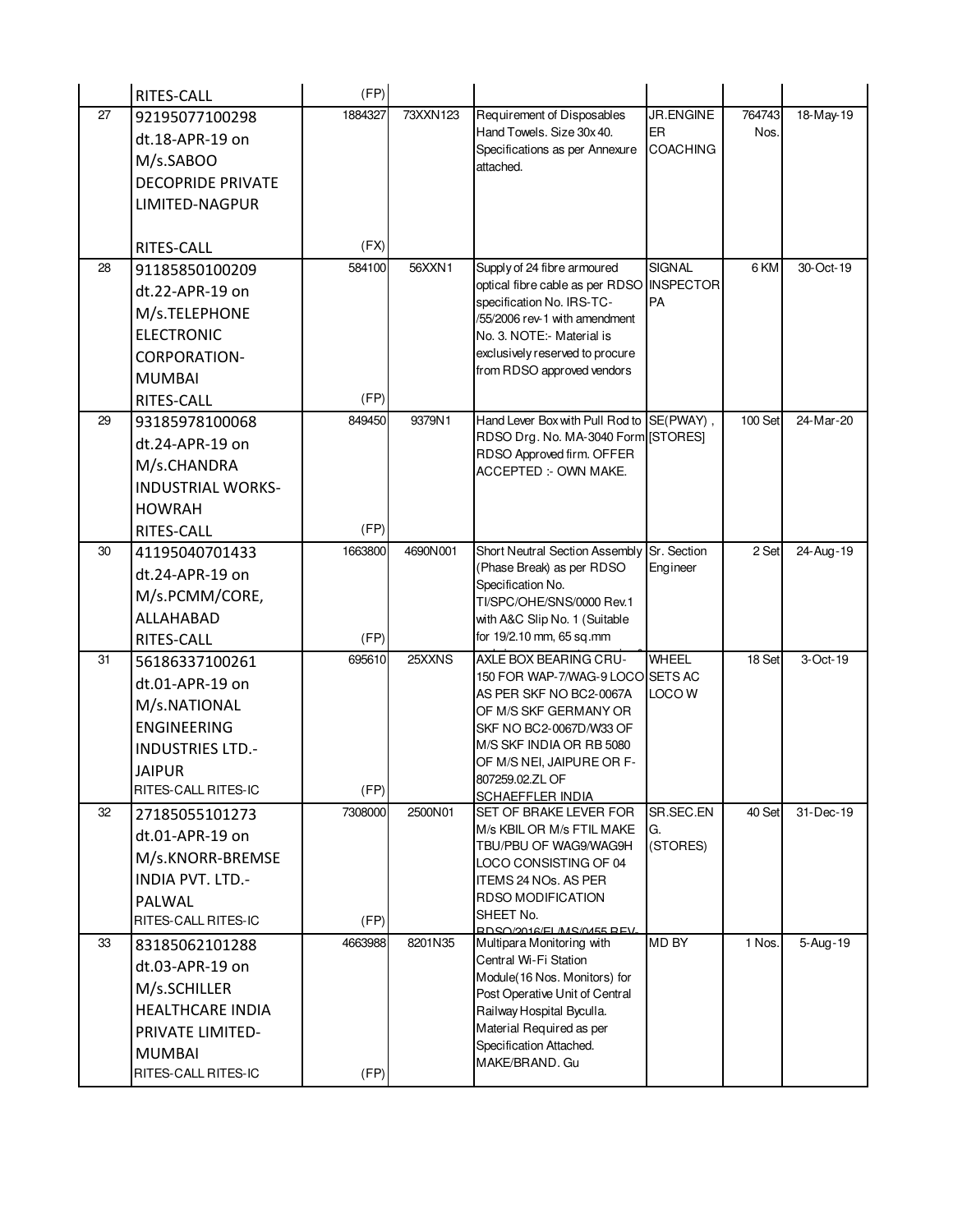| 34 | 96195061100107            | 606538  | 6012Nxxx | M.S crossing Bolts with Nuts                              | SE(PWAY),                         | 8.3 MT  | 20-Nov-19 |
|----|---------------------------|---------|----------|-----------------------------------------------------------|-----------------------------------|---------|-----------|
|    | dt.05-APR-19 on           |         |          | Size 25mm x 300 mm as per                                 | [P.WAY DE                         |         |           |
|    | M/s.MOHINDRA              |         |          | RDSO T- Drg No T-11525                                    |                                   |         |           |
|    | <b>ENTERPRISES-</b>       |         |          | &confirming to IRS<br>Specification No IRS T-23-67        |                                   |         |           |
|    | <b>JALANDHAR</b>          |         |          | with corrigendum No.5 of Oct-                             |                                   |         |           |
|    | RITES-CALL RITES-IC       | (FP)    |          | 87 with latest amendment if any.<br>Firme offe            |                                   |         |           |
| 35 | 96195060100108            | 591922  | 6012Nxx  | M.S. Crossing Bolts with Nuts                             | SE(PWAY),                         | 8.1 MT  | 20-Nov-19 |
|    | dt.05-APR-19 on           |         |          | Size 25mm x 290 mm as per                                 | <b>IP.WAY DE</b>                  |         |           |
|    | M/s.MOHINDRA              |         |          | RDSO Drg No. T-11524 &<br>confirming to IRS Specification |                                   |         |           |
|    | <b>ENTERPRISES-</b>       |         |          | No. IRS T-23-67 with                                      |                                   |         |           |
|    | <b>JALANDHAR</b>          |         |          | corrigendum No.5 of Oct-87                                |                                   |         |           |
|    | RITES-CALL RITES-IC       | (FP)    |          | with latest amendment if any.<br>Firme offe               |                                   |         |           |
| 36 | 96195062100113            | 621153  | 6012Nxx  | M.S. Crossing Bolts with Nuts                             | SE(PWAY),                         | 8.5 MT  | 20-Nov-19 |
|    | dt.08-APR-19 on           |         |          | Size 25mm X 310 mm as per<br>RDSO Drg No.T-11526 &        | [P.WAY DE                         |         |           |
|    | M/s.MOHINDRA              |         |          | confirming to IRS Specification                           |                                   |         |           |
|    | <b>ENTERPRISES-</b>       |         |          | No. IRS T-23-67 with                                      |                                   |         |           |
|    | <b>JALANDHAR</b>          |         |          | corrigendum No.5 of Oct-87                                |                                   |         |           |
|    | RITES-CALL RITES-IC       | (FP)    |          | with latest amendment if any.<br>Eirme offer              |                                   |         |           |
| 37 | 96185811100118            | 1593000 | 4702Nxx  | Supply, installation testing and                          | SR.SEC                            | 1 Nos.  | 8-Jun-19  |
|    | dt.09-APR-19 on           |         |          | commissioning of silent diesel                            | ENGG(ELE/                         |         |           |
|    | M/s.ELECTRO               |         |          | generating set complying to<br>C.P.C.B. II norms with AMF | <b>MAIN</b>                       |         |           |
|    | <b>EQUIPMENTS-</b>        |         |          | control panel and proper                                  |                                   |         |           |
|    | <b>HARIDWAR</b>           |         |          | capacity for rated capacity of DG                         |                                   |         |           |
|    | RITES-CALL RITES-IC       | (FP)    |          | set in KVA: 250 KVA No                                    |                                   |         |           |
| 38 | 90195004701346            | 4337680 | 9013N01  | M.S.PLATE 16MM THICK X                                    | SSS                               | 100 MT  | 11-Apr-20 |
|    | dt.11-APR-19 on           |         |          | 2000MM WIDTH X 9000MM                                     | <b>WELDING</b><br><b>SHOP MMR</b> |         |           |
|    | M/s.Secretary             |         |          | LENGTH, CONFIRMING TO<br>IS:2062/11 E-250 GRADE "B0"      |                                   |         |           |
|    | (Stores), Railway         |         |          | FULLY KILLED AND                                          |                                   |         |           |
|    | Board, New Delhi          |         |          | NORMALIZED DULY UT.                                       |                                   |         |           |
|    | RITES-CALL                | (FX)    |          | SPECIFICATION:<br>CONFIRMING TO IS:2062/11                |                                   |         |           |
| 39 | 56186328100319            | 579600  | 25XXNS   | MAIN GEAR WHEEL (67                                       | <b>WHEEL</b>                      | 4 Nos.  | 16-Dec-19 |
|    | dt.15-APR-19 on           |         |          | TEETH) FOR WAP-5 LOCOS<br>FOR WAP-5 LOCO WHEEL            | <b>SETS AC</b><br>LOCO W          |         |           |
|    | M/s.KIRLOSKAR             |         |          | SET AS PER ABB DRG. NO                                    |                                   |         |           |
|    | PNEUMATIC CO LTD,-        |         |          | IA011-00230 REV-G (ITEM                                   |                                   |         |           |
|    | <b>PUNE</b>               |         |          | RESERVED FOR CLW                                          |                                   |         |           |
|    | RITES-CALL RITES-IC       | (FP)    |          | APPROVED SOURCES<br>$N$ IIAO                              |                                   |         |           |
| 40 | 41185397101440            | 716800  | 4211N1   | LED based auxiliary head light                            | Sr.DEE                            | 16 Nos. | 31-Aug-19 |
|    | dt.25-APR-19 on           |         |          | cum flashing light to RDSO<br>Specification NO.           | (TRS)<br>SANPADA                  |         |           |
|    | M/s.MARVEL ELECTRIC       |         |          | RDSO/PE/SPEC/EMU/0063-                                    |                                   |         |           |
|    | <b>EQUIPMENTS PRIVATE</b> |         |          | 2004(Rev-1), May 2006.                                    |                                   |         |           |
|    | LIMITED-MUMBAI            |         |          | Note:Previous supplier of this                            |                                   |         |           |
|    |                           |         |          | item to 3 Phase<br>EMU/MEMU/Kolkatta Metro                |                                   |         |           |
|    |                           |         |          | only sha                                                  |                                   |         |           |
|    | RITES-CALL RITES-IC       | (FP)    |          |                                                           |                                   |         |           |